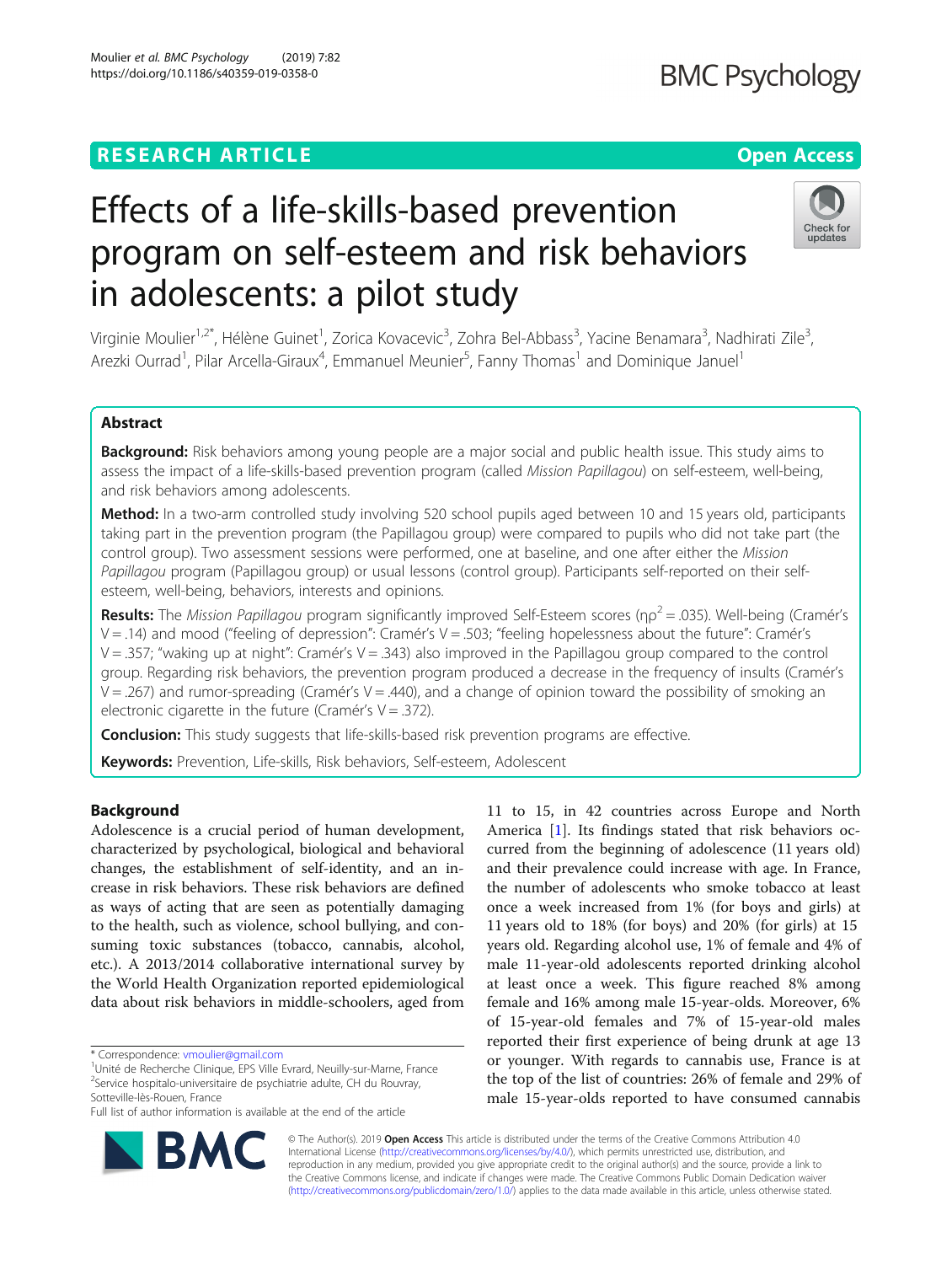[[1\]](#page-9-0). Regarding interpersonal risk behaviors, 7% of female and 13% of male 13-year-olds indicated having bullied other children (compared with 6% of female and 8% of male 11-year-olds), and 9% of female and 11% of male 13-year-olds reported having been bullied. However, physical confrontations tended to become less frequent from 11 to 13 years old: 20 to 12% for males and 8 to 6% for females. Finally, this survey highlighted that risk behaviors are major social and public health problems among young people. Indeed, risk behaviors induce adverse physical and mental health consequences in later adolescence or adulthood, including poor general health, addiction, anxiety, depression, and suicidal ideation [[2](#page-9-0)– [5\]](#page-9-0), as well as the possibility of brain damage [\[6](#page-9-0)].

The development of risk behaviors from early adolescence could be explained by an increase in sensationseeking during puberty, due to a remodeling of the brain's dopaminergic system, which is involved in reward and motivation processing [\[7](#page-9-0)]. This sensation-seeking may be modulated by various factors, which either exacerbate or protect against risk behaviors. A psychosocial framework has been suggested to understand the development of risk behavior in adolescence [[8](#page-9-0)]. This study broke down risk and protective factors into five domains: biological/genetics, social environment, perceived environment, personality, and behavior. According to this framework, low selfesteem, poverty, or poor school work, are among the risk factors promoting risk behaviors. Conversely, having a cohesive family, placing a high value on health and/or involvement in school, are protective factors.

Appropriate primary prevention programs may help prevent the initiation and development of risk behaviors from early adolescence. According to a report on the prevention of risk behaviors at schools by the Institut National de Prévention et d'Education de la Santé (INPES, France) [[9](#page-9-0)], the most effective interventions prioritize the active and interactive participation of pupils, either through role-play or practical work on emotions. These methods are not limited to the mere transmission of information, and are based on the development and strengthening of life skills. Life skills are defined as abilities that enable individuals to deal effectively with the demands and challenges of everyday life, such as problem solving, critical thinking, empathy, interpersonal skills, and coping with both emotions and stress [[10](#page-9-0)]. Their acquisition promotes positive mental well-being, better relationships, and healthier behaviors. It also contributes to developing protective factors against risk behaviors, such as self-esteem. Self-esteem is defined as the overall appraisal that a person makes of his/her own worth, and represents a critical component of mental health [[11](#page-9-0)]. Low self-esteem is related to risk behaviors such as delinquency and antisocial behaviors in 11- and 13-year-old adolescents [[12](#page-9-0)]. Moreover, 11-year-olds with lower self-esteem are more likely to display aggressive behavior at the age of 13. Low self-esteem also predicts the onset of smoking [\[13](#page-9-0)] and toxic substance consumption, including marijuana, crack, or cocaine [\[14\]](#page-9-0).

Life-skills-based interventions must be adapted, as closely as possible, to their target populations. The most effective intervention programs for children are those that take place in the school environment, as early as possible in the development of risk behaviors [[15\]](#page-9-0). In addition, Velasco et al. highlighted the importance of implementing prevention programs in middle schools before adolescents begin experimenting with drugs [\[16](#page-9-0)]. However, in France, finding time during the school curriculum to arrange these prevention programs is often a challenge. Some effective prevention programs are particularly time-consuming, as they consist of 9 to 15 sessions per year [\[16](#page-9-0)].

Since 2012, a life-skills-based program called Mission Papillagou has been implemented in several schools that are based in economically disadvantaged Parisian suburbs. Mission Papillagou aims to reinforce young teenagers' self-esteem, to improve the atmosphere in the classroom, to prevent risk behaviors, and to develop interpersonal skills. This program promotes abilities such as: (i) solving problems and making decisions; (ii) communicating effectively and being socially comfortable; (iii) thinking creatively and critically; (iv) empathizing, and becoming aware of one's emotions; and (v) coping with stress and being self-aware. Improving life skills could raise selfesteem among young people, and could constitute a protective factor against risk behaviors.

Based on a science-fiction story, Mission Papillagou consists of a set of group activities which are performed over three separate three-hour sessions (9 h in total) over 2 weeks. The different activities, their duration and the life skills that are promoted during each session are described in Table [1](#page-2-0). The first session focuses on harmful behaviors (influence, manipulation, spreading rumors), the second session on the importance of cooperating within a group, and the third session on confidence and expressing feelings. The program is administered by six facilitators (one educator-supervisor and five nursing students) who have been trained in the delivery of the program. Each session is divided into two steps. The first step is a role-play game with a series of puzzles to solve in small groups (five or six pupils), each group being supervised by a nursing student. The second step, led by the educator, consists of debates based on the topics covered during the first step's activities. Promoting autonomy and empowerment, Mission Papillagou encourages children to experience a series of situations or to solve problems themselves. The facilitators help children to develop their own preventive measures.

Since 2012, 95 classes, i.e. 2355 pupils, in the Seine-Saint-Denis district (an economically challenged suburb, north-east of Paris) have taken part in this program.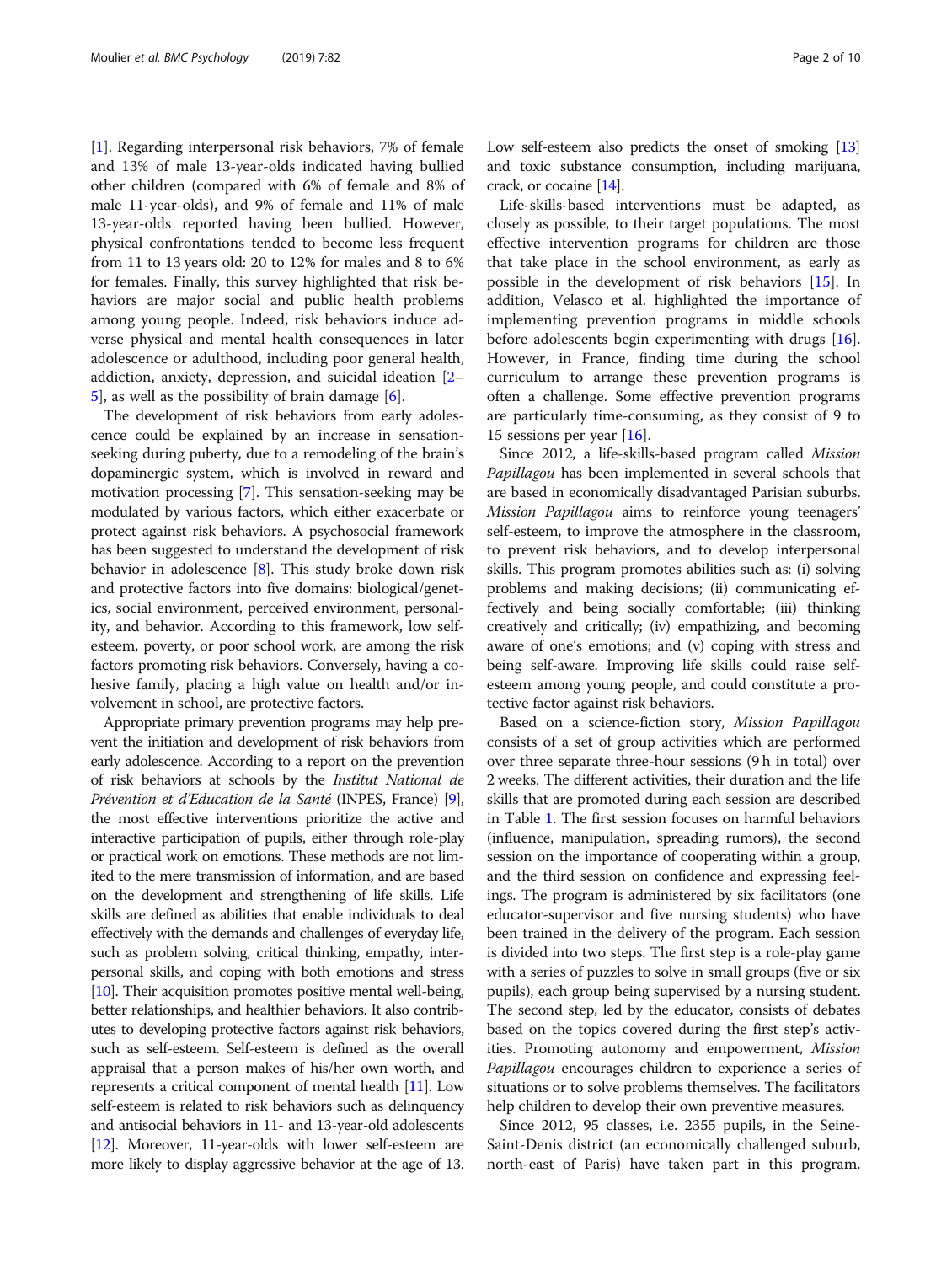<span id="page-2-0"></span>Table 1 Characteristics and components of Mission Papillagou program

|             | Day 1                            |                                      |                                                                                                                  | Day 2                               |                                                        |                                                                            | Day 3                                   |                                                                   |                                                                                                      |
|-------------|----------------------------------|--------------------------------------|------------------------------------------------------------------------------------------------------------------|-------------------------------------|--------------------------------------------------------|----------------------------------------------------------------------------|-----------------------------------------|-------------------------------------------------------------------|------------------------------------------------------------------------------------------------------|
|             | In small groups                  |                                      | With all pupils<br>of class                                                                                      | In small groups                     |                                                        | With all pupils<br>of class                                                | In small groups                         |                                                                   | With all pupils<br>of class                                                                          |
|             | Activity 1                       | Activity 2                           |                                                                                                                  | Activity 1                          | Activity 2                                             |                                                                            | Activity 1                              | Activity 2                                                        |                                                                                                      |
| Duration    | 45 min                           | 45 min                               | 55 min                                                                                                           | 50 min                              | 50 min                                                 | 55 min                                                                     | 50 min                                  | 50 min                                                            | 55 min                                                                                               |
| Content     | Rumor                            | Social<br>pressure                   | Debate: how<br>to identify and<br>prevent behaviors<br>that affect social<br>life: how to control<br>impulsivity | Gender                              | Coping with<br>frustration<br>and anger                | Debate: how to<br>develop trusting<br>relationships and<br>manage emotions | Encouraging<br>others                   | Benefits of<br>being a child,<br>benefits of<br>being an<br>adult | Debate: how<br>to support<br>each other.<br>avoid risk<br>behaviors, and<br>deal with<br>adolescence |
| Life skills | Critical thinking<br>and empathy | Coping with<br>stress and<br>emotion | Critical thinking,<br>empathy, coping<br>with stress and<br>emotion                                              | Critical<br>thinking<br>and empathy | Relationships,<br>coping with<br>stress and<br>emotion | Empathy,<br>relationships,<br>coping with<br>stress and<br>emotion         | Relationships<br>and self-<br>awareness | Self-<br>awareness                                                | Empathy,<br>relationships,<br>and self-<br>awareness                                                 |

Notes. Each session started with an introduction of 25 min (Day 1), or 15 min (Day 2 and Day 3)

Mission Papillagou therefore needed to be evaluated to highlight its impact on risk behaviors in adolescents. The aim of this study was to examine the effectiveness of Mission Papillagou on the self-esteem, well-being and risk behaviors of young adolescents, compared to a control group who did not take part in the program.

# Methods

# Participants

The inclusion criteria were: (i) being pupils from sixth- or seventh-grade classes from four middle schools in two economically disadvantaged neighborhoods of Seine-SaintDenis (a suburb of Paris) who volunteered to participate in the Mission Papillagou program, (ii) being between 10 and 15 years old, and (iii) reading and writing French well enough to complete the questionnaires. As shown in Fig. 1, 520 pupils were considered eligible for the study, in which a total of 22 sixth- and seventh-grade classes took part. In total, 22 sixth- and seventh-grade classes were assessed. All children agreed to participate in the program and assessments. The program consisted of some role plays, and it took place during school hours. The children's parents were all in favor of having their children participate in a program that could help reduce risky behaviors.

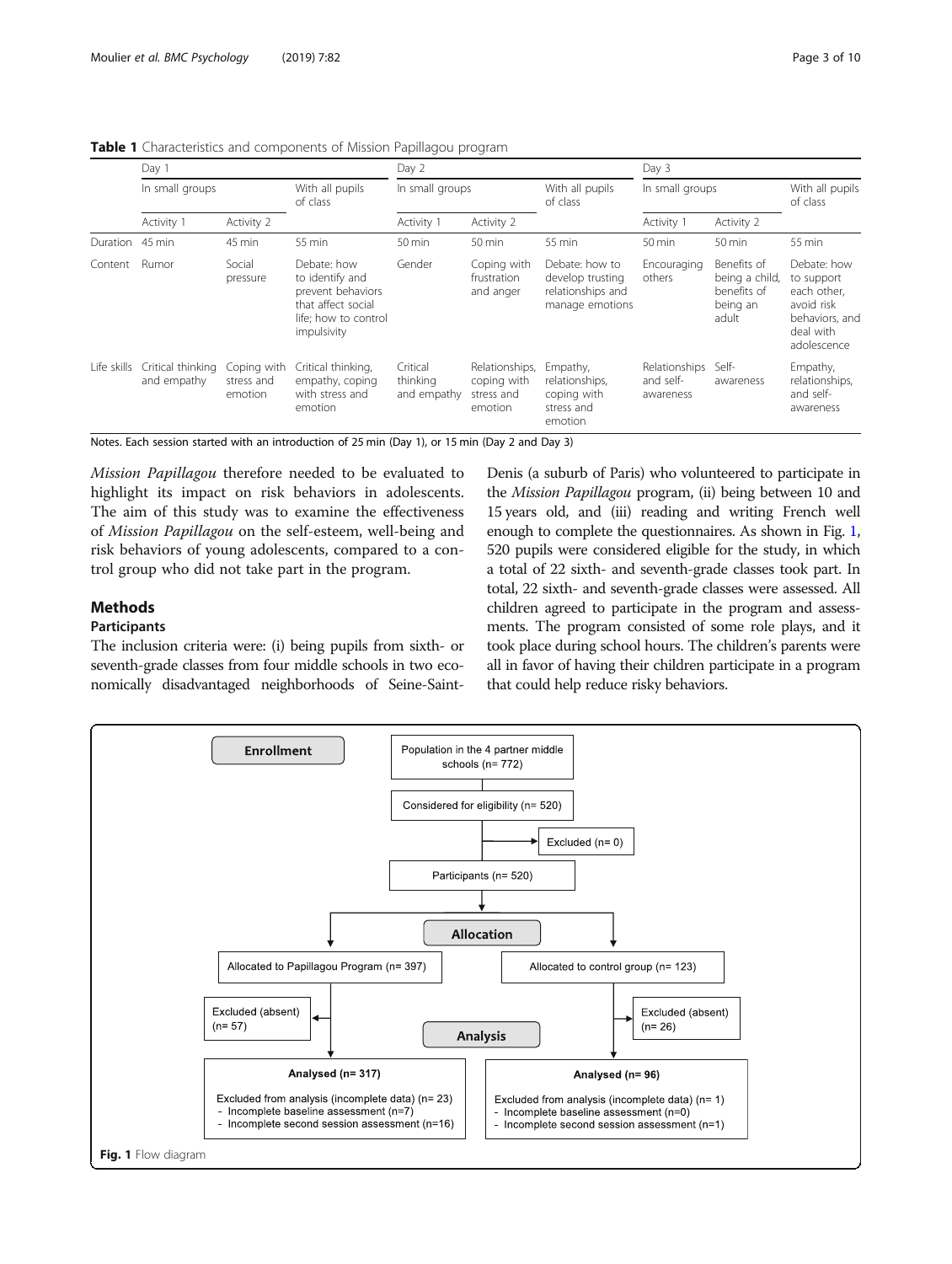The research protocol was approved by each school principal. Parents and children received clear, accurate and detailed information about the protocol, and gave written consent to participate. Data confidentiality was guaranteed by an identification number. For ethical reasons, the Mission Papillagou program was offered to the control group following the end of the study (the program occured in the months following the assessment sessions or the year after).

#### Study design

A two-arm controlled trial was conducted. Nine sixthgrade classes and eight seventh-grade classes from three middle schools made up the Papillagou group (who received the prevention program); three sixth-grade classes and two seventh-grade classes from the other middle school made up the control group (who did not receive the program). It was necessary that the control group came from a different (albeit socio-economically similar) middle school, to prevent the effects of Mission Papillagou from spreading to other classes through time shared outside of the classroom by the pupils.

#### Procedure

Two assessment sessions were performed: one session at baseline (both groups) and one session after either the Papillagou program (Papillagou group) or lessons as usual (control group). The second session took place between 2 weeks and 1 month after the end of the program (depending on school holidays). On average,  $43$  ( $\pm 21$ ) days separated the two assessments. The evaluations consisted of self-questionnaires and did not require the help of adults to be filled in. To avoid bias, the questionnaires were handed out to participants by someone other than the educator who administered the program when possible. This was a member of APCIS (Accueils Préventions Cultures: Intercommunautaire et Solidaire, [apcis@wanadoo.fr](mailto:apcis@wanadoo.fr), an association involved with specially adapting the Mission Papillagou program for middle schools). Data was captured on a computer by two members of a research team (from Unité de Recherche Clinique de Ville-Evrard) who also did not administer the program.

### Prevention program

The Mission Papillagou prevention program was specifically adapted for middle schoolers by APCIS and MMPCR (Mission Métropolitaine de Prévention des Conduites à Risque) from a program called Mission Papillagou and Croc'Lune's Children, which was created in 1997 by the National Association for the Prevention of Alcoholism and Addiction in collaboration with The Swiss Institute for the Prevention of Alcohol and Drug Problems [[17](#page-9-0)]. The adapted program was administered by an APCIS educator, along with five nursing students.

Prior to implementing the program, the MMPCR organized a six-day training course for the nursing students, which included: i) a presentation of the Mission Papillagou program (half a day); ii) a description of its content and practical application through role-play games (five half days); iii) focusing on the problem of violence in schools, including how to prevent it (two half days); iv) focusing on addictive behaviors and their prevention (half a day); v) development of life skills (two half days). Each session ended with a debriefing.

In addition to this training course, when the Mission Papillagou program was carried out in schools, an APCIS educator was on hand to help the nursing students implement the program correctly.

# Assessments

At baseline, and after the two-week Mission Papillagou program/lessons-as-usual, self-esteem, well-being, behaviors, interests and pupils' opinions were assessed through self-reporting. The assessments took place at school, and lasted for around 1 h each time.

#### Primary outcome measure: self-esteem assessment

Self-esteem was measured with the Self-Esteem Scale of Toulouse (ETES), a validated self-administered question-naire of 60 items [\[18](#page-9-0)]. Participants were asked to rate their agreement using a five-point Likert scale (from "totally agree" to "totally disagree"). Five sub-categories were distinguished: Emotional Self, Social Self, Scholarly Self, Physical Self, and Future Self. The Emotional Self score represented the participants' control over their emotions and impulses. The Social Self score represented interactions with others (family, friends, etc.), and the feeling of being recognized socially. The Scholarly Self score represented attitudes, behavior and school performance. The Physical Self score referred to how each individual believed their physical appearance was viewed by others, how they viewed their own physical appearance, their own sports skills, and their own attractiveness. The Future Self score referred to how each child saw themselves in adulthood. The sum of these five scores constituted the total ETES score. Regarding its psychometric characteristics, this scale exhibited a good internal consistency in the whole sample ( $\alpha$  = 0.81) and in the two samples (Papillagou group:  $\alpha$  = 0.80; control group:  $\alpha$  = 0.84).

# Secondary outcome measures

Well-being assessment An unvalidated Visual Analog Scale (VAS) was used to measure the adolescents' sense of well-being. The VAS comprised of a horizontal line, 10 cm in length, anchored by two well-being verbal descriptors, from "I feel awful" on the left, to "I feel very well" on the right. The children were instructed to draw a cross on the line.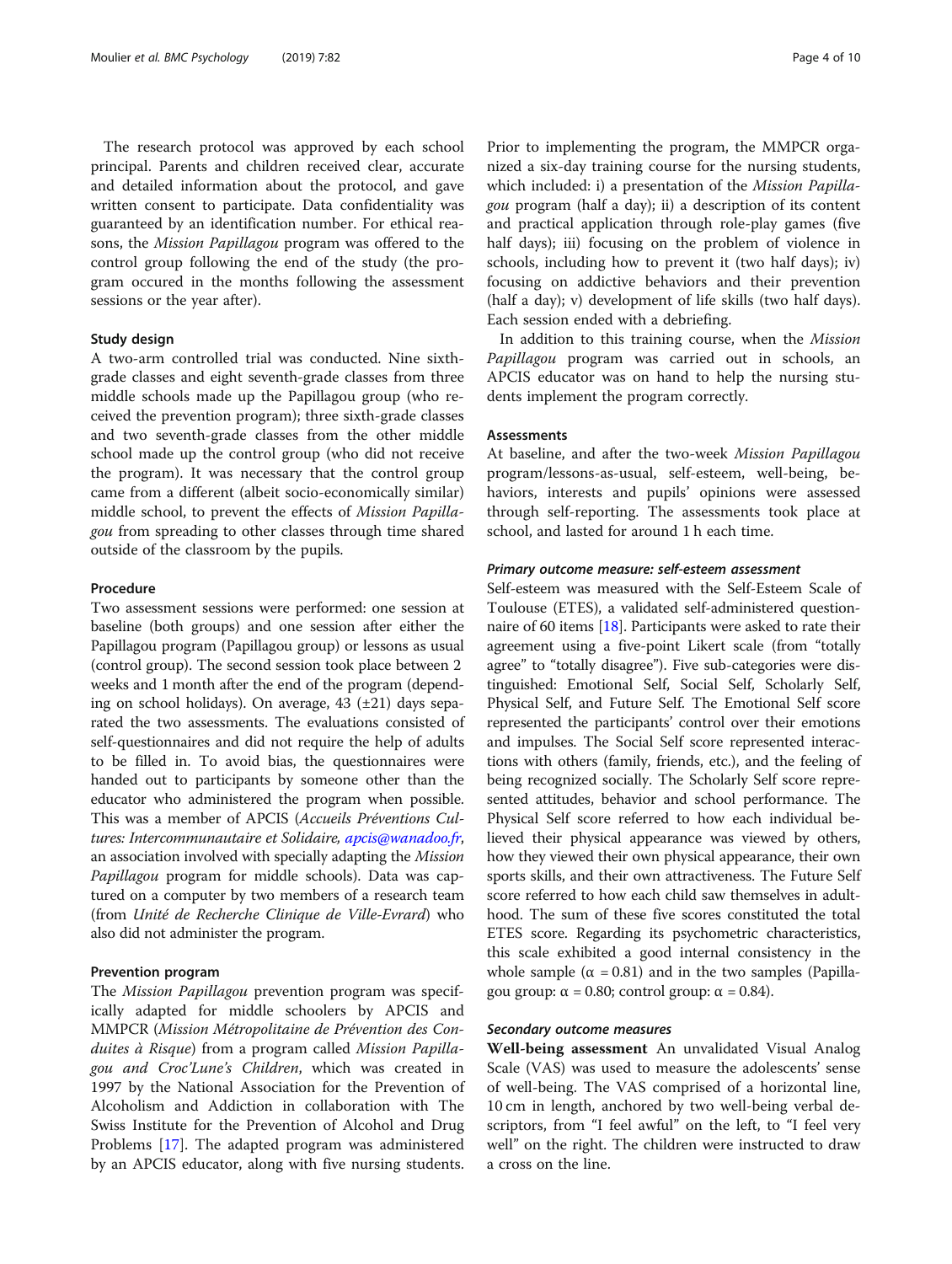Health and risk behavior assessment A selfadministrated questionnaire called "PEPS", which had been adapted from a French national survey by Choquet & Ledoux [\[19](#page-9-0)] and a study by Choquet & Lagadic [[20\]](#page-9-0), was used to investigate health and risk behaviors. This questionnaire consisted of assertions, divided into six sections: i) social and educational situation; ii) relationships; iii) mental and physical health (for example, "in the last two weeks, I have felt depressed" or "in the last two weeks, I have had headaches"); iv) risk behaviors, including toxic substance consumption (for example, "have you ever smoked cigarettes? If so, how many cigarettes a day/ a week/ a month?"), anti-social behaviors such as absenteeism (for example, "in the last two weeks, I have skipped school"), physical violence (for example, "in the last two weeks, I have been in a fight"), and verbal violence (for example, "in the last two weeks, I have spread a rumor" or "in the last 2 weeks, I have insulted someone in school); v) activities and interests; and vi) opinions. Subjects had to rate the frequency of each assertion.

#### Sample size

Since the threshold of discrimination for changes in health-related instruments appears to be approximately one half a Standard Deviation (SD) [[21\]](#page-9-0), the sample size needed to detect a meaningful difference on the Self-Esteem Scale of Toulouse (ETES) between the two groups was 92 subjects per group, with a 90% power (alpha = 0.05, two-tail). Considering the high rate of absenteeism in these schools (20 to 25%), we included at least 123 subjects per group. Given the direct benefits of the Mission Papillagou program for children, the number of subjects included in the Papillagou group was greater than the minimum number of participants required.

#### Statistical analyses

Statistical analyses were performed with SPSS®25 Software (Chicago, IL). Data entry on a computer was done by two people (one reading the data aloud and the other inputting it). Then, the accuracy of the data entry was randomly checked. Only data from pupils who completed the program was included in the analyses (per-protocol analysis). A mixed analysis of variance (ANOVA) was performed to analyze Total Self-Esteem score, and a multivariate analysis of variance (MANOVA) with bootstrapping was performed to analyze the dimensions of Self-Esteem (emotional, social, scholarly, physical and future self). Well-being was transformed into a categorical variable and was analyzed with a chi-squared test. Regarding the PEPS questionnaire, the categorical variables were recorded as binary (yes/no) variables in terms of improvement at the second assessment compared to the first. The proportion of subjects who improved was compared between the two groups using the chi-squared test. If the criteria for using the chisquared test were not met, Fisher's exact test was used.

Effect sizes were measured through partial eta squared (ηρ<sup>2</sup> ) for mixed ANOVA and MANOVA (0.0099 (small); 0.0588 (medium); 0.1379 (large)) and Cramér's V for chi-squared or Fisher's exact tests (for one degree of freedom: 0.1 (small); 0.3 (medium); 0.5 (large)). Benchmarks to define small, medium and large have been suggested by Cohen [[22\]](#page-9-0).

# Results

#### Participant characteristics

The data from 413 pupils who participated in all assessments was analyzed: 317 in the Papillagou group (who took part in the Mission Papillagou program), and 96 in the control group (who did not take part in the program). The participants were aged between 10 and 15 years old: mean (Standard Deviation, SD) age = 11.82  $(.86)$  in the Papillagou group; mean  $(SD)$  age = 11.83 (.88) in the control group (no significant difference between groups:  $t_{410} = 1.011$ ;  $p = .313$ ). In terms of gender distribution, there were 179 males/138 females in the Papillagou group and 47 males/49 females in the control group (no significant difference between groups:  $X^2(1)$  = 1.417;  $p = .234$ ). Regarding toxic substance consumption in the whole sample at the baseline, 16.5% of the pupils had already drunk alcohol (boy-girl ratio = 58/42%), 11.1% had already tried smoking tobacco (boy-girl ratio = 67/ 33%), 8.5% had already tried electronic cigarettes (boy-girl ratio = 71/29%) and 3.4% had already tried cannabis (boygirl ratio = 69/31%). Among the adolescents who had already consumed toxic substances, 2.7% smoked cigarettes at least once a week ( $n = 11$ ), 8.2% smoked hookah at least once a week ( $n = 33$ ), 4.5% smoked electronic cigarettes at least once a week ( $n = 18$ ), and 0.5% smoked cannabis at least once a week ( $n = 2$ ). 2.5% of the pupils also reported regularly drinking alcohol  $(n = 10)$ . Regarding interpersonal risk behaviors, 19.8% reported having skipped school at least once in the previous two weeks  $(n = 79)$ , 44.7% had insulted someone in school  $(n = 178)$ and 18.4% reported fighting at least once in the previous two weeks  $(n = 73)$ .

### Effect of the program on self-esteem

No significant difference was found between the two groups at baseline for all the variables of self-esteem  $(F[5407] = .510; p = .769)$ . The Pearson correlation was used to study the relationship between self-esteem and age. Self-esteem was negatively correlated with the age of the adolescents ( $r = −.117$ ;  $p = .017$ ).

Regarding total Self-Esteem score, the mixed ANOVA revealed a significant group-by-time interaction effect  $(F[1411] = 8.89; p = .003; \eta p^2 = .021)$ . Significant main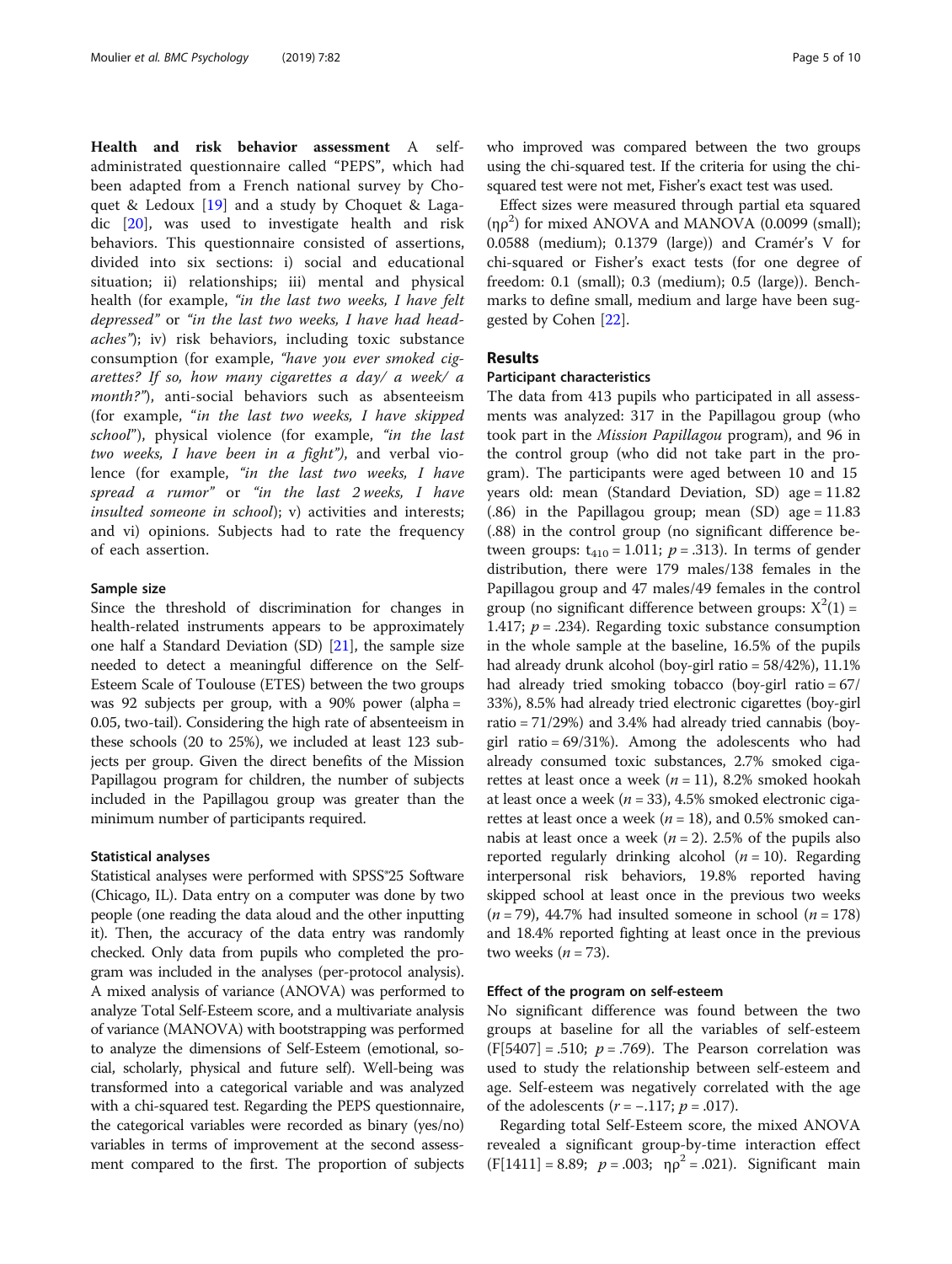effect of time  $(F[1411] = 6.31; p = .012; \eta \rho^2 = .015)$  and main effect of group (F[1411] = 5.59;  $p = .019$ ;  $\eta \rho^2 = .013$ ) were found. There was no significant difference between the two groups at baseline  $(m(SD)_{Panillacon} =$ 218.32(23.21) and m(SD)<sub>Control</sub> = 215.28(26.17);  $t_{411}$  = 1.091;  $p = .276$ ), but there was a significant difference after the Program  $(m(SD)_{Pauliagou} = 218.85(25.13)$  and  $m(SD)_{Control} = 209.18(28.56); t_{411} = 3.197; p = .001).$ 

Regarding different Self-Esteem dimensions, MAN-OVA revealed that the program had a significant overall effect on Self-Esteem scores (F[5407] = 2.938;  $p = .013$ ;  $\eta \rho^2$  = .035), especially on the Physical Self score. Table 2 includes the means (SD) of Self-Esteem scores, as well as the MANOVA results for each Self-Esteem score (Wilks'Lambda test).

Similar results were observed when age was introduced as a covariate in the analysis.

#### Effect of the program on well-being

No significant difference in well-being was found between the two groups at baseline: mean (SD)  $_{\text{Papillagou}} = 8.1$  (2.5) and mean (SD)  $_{\text{Control}}$  = 8.2 (2.6) (t<sub>411</sub> = .453;  $p = .651$ ).

Between both assessment sessions, well-being improved in 44% of Papillagou group participants (versus 32% in the control group), remained stable in 19% (versus 15% in the control group) and decreased in 37% (versus 53% in the control group). There was a significant change in wellbeing between the two groups when using the chi-squared test  $(X^2 (2) = 8.048; p = .018; Cramér's V = .14)$ .

#### Effect of the program on mood

The percentage of adolescents in each group reporting symptoms related to mood at baseline is reported in Table [3.](#page-6-0) No significant difference was found between the two groups at baseline when using the chi-squared test. Among pupils reporting mood symptoms at baseline, either the chi-squared test or Fisher's exact test was used to compare improvements in the two groups at the second assessment session. After the Mission Papillagou program, adolescents showed a significant improvement in comparison with the control group in: i) waking up at

night  $(X^2 (2) = 10.679; p = .001; Cramér's V = .343), ii)$ feelings of depression ( $p = .019$ ; Cramér's V = .503), iii) feeling hopelessness about the future ( $p = .035$ ; Cramér's  $V = .357$ ), and iv) a non-significant tendency for feelings of sadness ( $p = .056$ ; Cramér's V = .426; Table [3](#page-6-0)).

# Effect of the program on risk behaviors

The frequency of risk behaviors in each group at baseline is reported in Table [4](#page-7-0). No significant difference was found between the two groups at baseline (chi-squared test) except for two items: i) spreading a rumor in school  $(X^2(1) = 4.54; p = .033;$  and ii) stealing  $(X^2(1) = 8.24;$  $p = .004$ ), with a higher frequency in the control group. Among pupils reporting risk behaviors at baseline, either the chi-squared test or Fisher's exact test was used to compare the improvement between the two groups after the second assessment. After the Mission Papillagou program, adolescents showed a significant improvement in comparison with the control group in: i) spreading a rumor in school  $(X^2 (1) = 10.656; p = .001; Cramér's)$  $V = .440$ ); ii) having been insulted in school  $(X^2 (1) =$ 8.147;  $p = .004$ ; Cramér's V = .267).

Regarding the consumption of toxic substances, the number of substance users per group was insufficient to conduct statistical analyses. However, after the Mission Papillagou program, 57% of pupils no longer planned to smoke an electronic cigarette in the future, compared to 12% in the control group (Fisher Exact;  $p = .044$ ; Cramér's V = .372).

# **Discussion**

The purpose of this study was to evaluate the impact of the Mission Papillagou program on self-esteem, wellbeing and risk behaviors among middle-schoolers. The program was performed in the school environment over three separate three-hour sessions. It is designed to ameliorate and strengthen young people's life skills, thus developing protective factors against risk behaviors. Our findings suggest an improvement in self-esteem, wellbeing, mood, and a reduction in some risk behaviors

Table 2 Effect of the program on self-esteem

| <b>TADIC &amp;</b> LITCOL OF LITE PROGRAM ON SERVICE COLOCATION |                  |                            |                  |                            |              |               |                              |  |  |
|-----------------------------------------------------------------|------------------|----------------------------|------------------|----------------------------|--------------|---------------|------------------------------|--|--|
| Self-esteem                                                     | First Session    |                            | Second Session   |                            |              |               |                              |  |  |
| scores                                                          | Papillagou group | Control group<br>Mean (SD) | Papillagou group | Control group<br>Mean (SD) | Wilks'Lambda | $p$ -value    | Effect size<br>$\eta \rho^2$ |  |  |
|                                                                 | Mean (SD)        |                            | Mean (SD)        |                            | F(1,411)     |               |                              |  |  |
| Emotional self                                                  | 44.43 (6.95)     | 43.46 (7.30)               | 44.46 (6.94)     | 42.32 (7.76)               | 2.73         | $p = .099$    | .007                         |  |  |
| Social self                                                     | 45.01 (5.83)     | 44.92 (5.52)               | 44.34 (6.08)     | 43.44 (6.91)               | 1.26         | $p = .263$    | .003                         |  |  |
| Scholarly self                                                  | 41.83 (8.65)     | 40.63 (9.27)               | 42.29 (8.66)     | 39.69 (8.56)               | 3.54         | $p = .061$    | .009                         |  |  |
| Physical self                                                   | 44.61 (7.80)     | 44.36 (9.39)               | 45.41 (7.89)     | 42.44 (8.89)               | 14.11        | $p < .001***$ | .033                         |  |  |
| Future self                                                     | 42.44 (4.84)     | 41.92 (6.28)               | 42.35 (5.07)     | 41.29 (6.30)               | 0.73         | $p = .393$    | .002                         |  |  |

Legends. Means and Standard deviations are reported for each group. Bolded values indicate  $p \le 05$ 

\*  $p \le 0.05$ ; \*\*  $p \le 0.01$ ; \*\*\*  $p \le 0.001$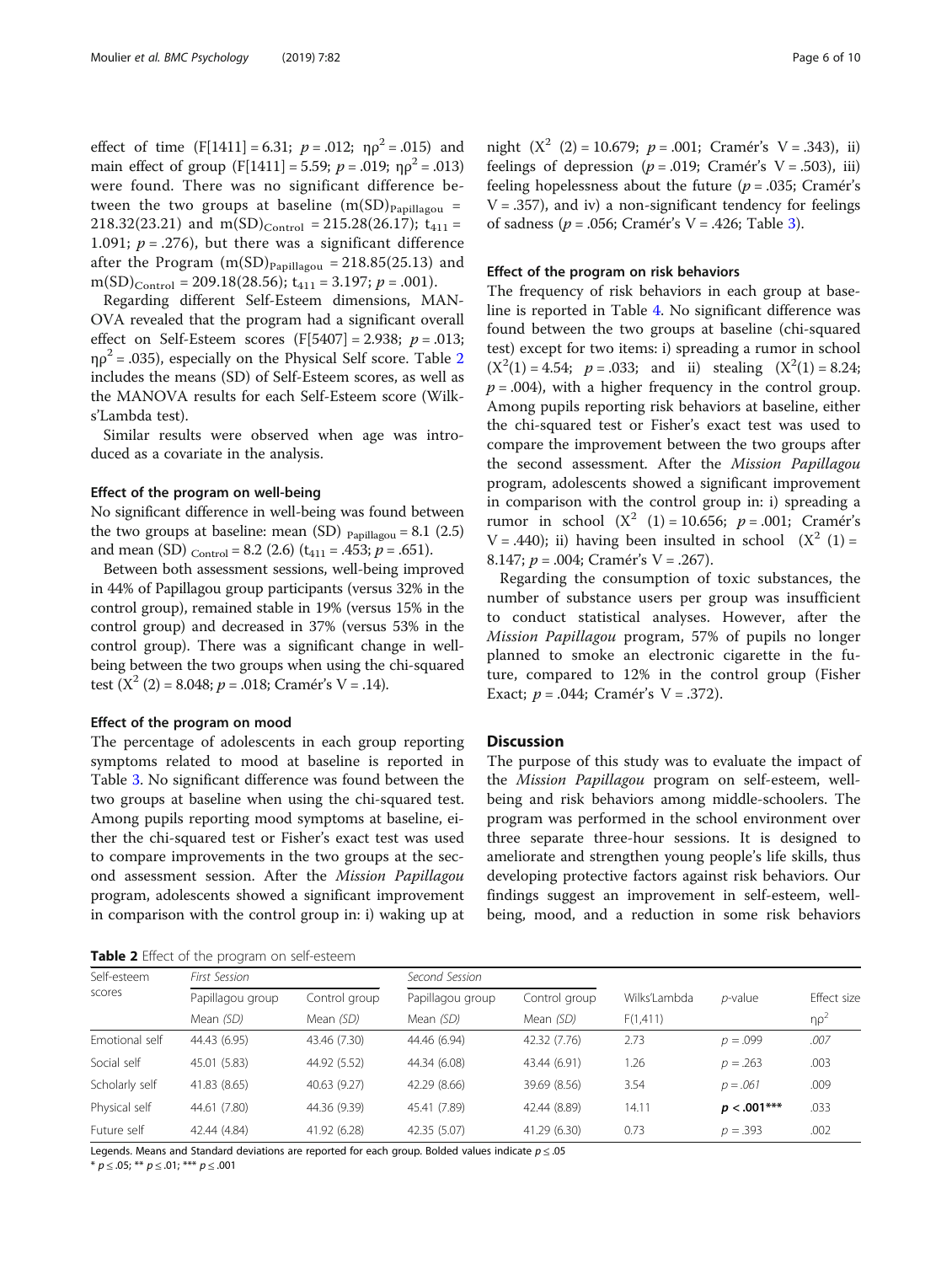| In the last 2 weeks                          | Papillagou group ( $n = 317$ )                |                                                                                         | Control group ( $n = 96$ )                           |                                                                                         |                           |           |                           |
|----------------------------------------------|-----------------------------------------------|-----------------------------------------------------------------------------------------|------------------------------------------------------|-----------------------------------------------------------------------------------------|---------------------------|-----------|---------------------------|
|                                              | Frequency at the first<br>assessment ± 95% CI | Percentage of<br>children who<br>reported feeling<br>better at the<br>second assessment | Frequency at<br>the first<br>assessment $\pm$ 95% CI | Percentage of<br>children who<br>reported feeling<br>better at the<br>second assessment | Statistical value p-value |           | Effect size<br>Cramér's V |
| Having trouble falling<br>asleep at night    | $74.61\% + 4.74$<br>$(n = 78)$                | 51.28%                                                                                  | $27.08\% + 8.89$<br>$(n = 26)$                       | 42.31%                                                                                  | $X2(1) = .628$            | .428      | .078                      |
| Waking up at night                           | $21.14\% \pm 4.49$<br>$(n = 67)$              | 59.70%                                                                                  | $25\% \pm 8.66$<br>$(n = 24)$                        | 20.83%                                                                                  | $X2(1) = 10.679$          | $.001***$ | .343                      |
| Reproaching<br>themselves about<br>something | $14.20\% \pm 3.84$<br>$(n = 45)$              | 68.89%                                                                                  | $16.67\% \pm 7.46$<br>$(n = 16)$                     | 43.75%                                                                                  | $X2(1) = 3.176$           | .075      | .228                      |
| Feeling lethargic                            | $14.20\% \pm 3.84$<br>$(n = 45)$              | 53.33%                                                                                  | $8.33\% \pm 5.53$<br>$(n = 8)$                       | 75.00%                                                                                  | Fisher exact              | .441      | .157                      |
| Being generally<br>worried                   | $10.09\% \pm 3.32$<br>$(n = 32)$              | 53.13%                                                                                  | $10.42\% \pm 6.11$<br>$(n = 10)$                     | 60.00%                                                                                  | Fisher exact              | 1.000     | .059                      |
| Feeling depressed                            | $7.26\% + 2.86$<br>$(n = 23)$                 | 69.57%                                                                                  | $4.17\% + 3.98$<br>$(n = 4)$                         | $0.00\%$                                                                                | Fisher exact              | $.019*$   | .503                      |
| Feeling hopelessness<br>about the future     | $10.73\% \pm 3.41$<br>$(n = 34)$              | 73.53%                                                                                  | $7.29\% \pm 5.20$<br>$(n = 7)$                       | 28.57%                                                                                  | Fisher exact              | $.035*$   | .357                      |
| Feeling sad                                  | $7.57\% \pm 2.91$<br>$(n = 24)$               | 66.67%                                                                                  | $3.13% + 3.48$<br>$(n = 3)$                          | 0.00%                                                                                   | Fisher exact              | .056      | .426                      |

### <span id="page-6-0"></span>Table 3 Frequency and course of mood symptoms

Legends. CI Confidence Interval. Bolded values indicate  $p < .05$ 

\*  $p \le 0.05$ ; \*\*  $p \le 0.01$ ; \*\*\*  $p \le 0.001$ 

among adolescents who took part in the program, compared with the control group.

The Mission Papillagou program significantly improved both the total self-esteem and Physical Self scores. At the second assessment session, these mean self-esteem scores increased slightly in the Papillagou group, while they decreased in the control group. Selfesteem is highly associated with body image in young people [[23](#page-9-0)–[26](#page-9-0)]. Satisfaction with his/her own physical appearance can denote high self-esteem [[23,](#page-9-0) [25,](#page-9-0) [26\]](#page-9-0). In this study, the improvement in total self-esteem among adolescents who participated to the program could therefore be due to a more positive attitude toward their own physical appearance. Although the topics covered during this program did not focus on physical appearance, role-play games allowed adolescents to act in front of their peers in order to develop selfacceptance and positive self-perception, while relativizing body changes related to puberty. Moreover, some of the activities covered during the program, such as stating classmates' qualities and receiving compliments from them, can improve self-esteem and promote better relationships with others.

In addition, according to our results, self-esteem may be negatively correlated with age, but this result should be considered with caution because of its weak magnitude  $(r = -.117)$ . Nevertheless this would tally with other studies that reported a decline in self-esteem [[27\]](#page-9-0), particularly among 12 and 13 year-olds [[28](#page-9-0), [29](#page-9-0)],

due to the physical and psychological changes experienced during puberty. This suggests that the Mission Papillagou program could limit self-depreciation observed throughout adolescence. Other life-skills programs have reported a positive impact on self-esteem among young people [[30](#page-9-0)–[32\]](#page-9-0). For example, a French program called ESPACE, which focused on developing psychosocial skills and self-esteem in order to reduce the age of regular alcohol consumption among adolescents in middle schools, reported improved self-esteem (including self-confidence and body image) among adolescents who took part in the program compared to a control group [[33](#page-9-0)]. This program consisted of 43 h of intervention over three years. However, the authors did not demonstrate a significant difference in alcohol consumption between both groups.

Low self-esteem has been shown to be significant in the etiology of psychiatric disorders such as depression and anxiety, as well as addictive disorders, particularly in adolescents and young adults [[34\]](#page-9-0). Since self-esteem plays a major role in the adaptation of the individual to his or her environment, it is a protective factor against risks related to adolescent development, including toxic substance consumption [[34\]](#page-9-0). Preserving self-esteem during early adolescence might have a long lasting effect, preventing the development of depressive symptoms in late adolescence and early adulthood. Indeed, a large prospective cohort study by Masselink et al. [\[35](#page-9-0)], which followed 2228 adolescents over several years, showed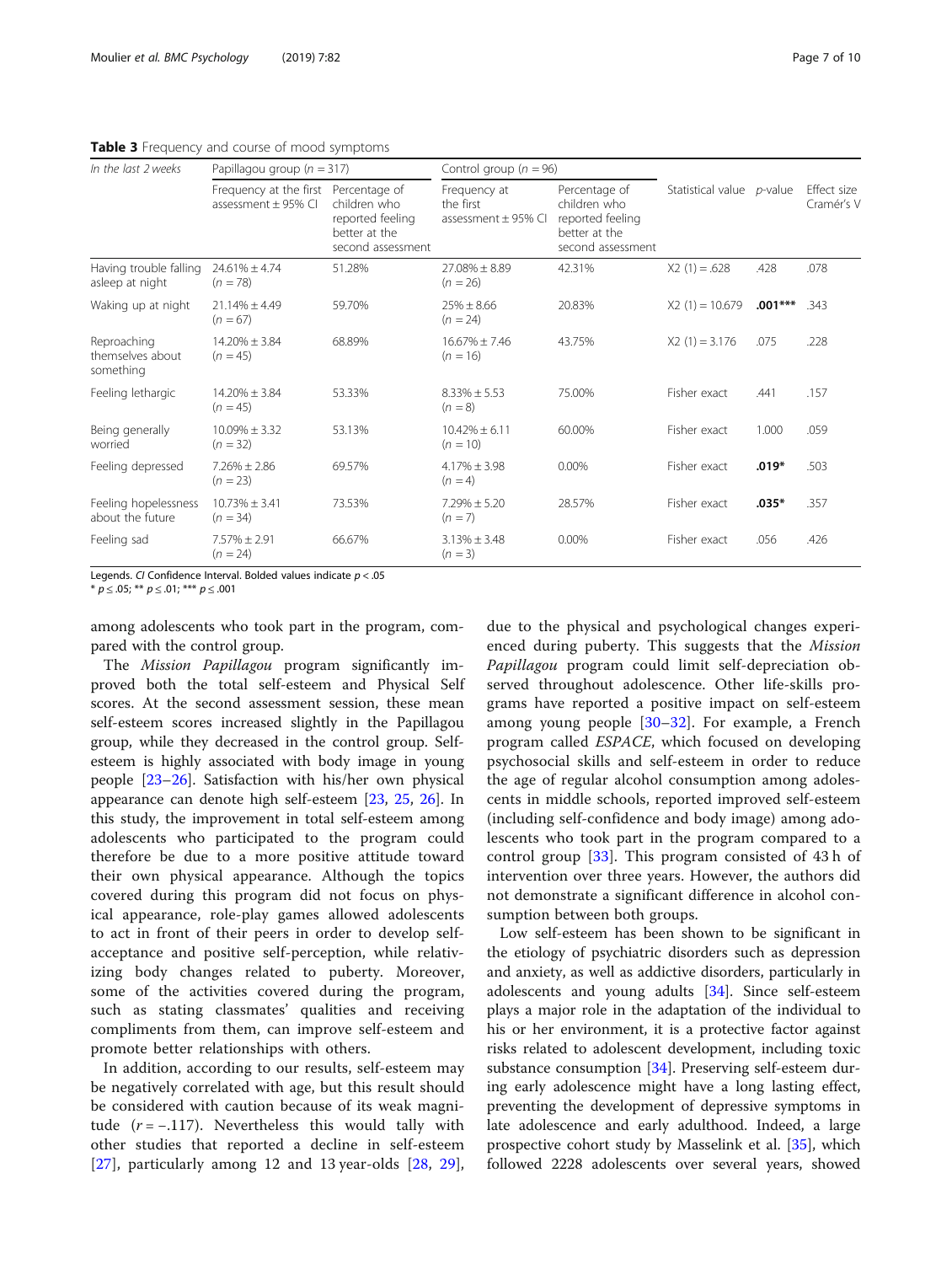| Occured at least once                              | Papillagou group ( $n = 317$ )                   |                                                                                  | Control group ( $n = 96$ )                                                                                                           |        |                      | $p$ -value | Effect size<br>Cramér's V |
|----------------------------------------------------|--------------------------------------------------|----------------------------------------------------------------------------------|--------------------------------------------------------------------------------------------------------------------------------------|--------|----------------------|------------|---------------------------|
| during the last 2 weeks                            | Frequency at the<br>first assessment<br>± 95% CI | Percentage of<br>children reporting<br>a decrease at<br>the second<br>assessment | Frequency at<br>Percentage of<br>the first assessment<br>children reporting<br>± 95% CI<br>a decrease at<br>the second<br>assessment |        | Statistical<br>value |            |                           |
| Skipping school                                    | $18.93\% \pm 4.31$<br>$(n = 60)$                 | 36.67%                                                                           | $21.88\% \pm 8.27$<br>$(n = 21)$                                                                                                     | 23.81% | $X2(1) = 1.157$      | .282       | .120                      |
| Arriving at school<br>late                         | $51.74\% \pm 5.50$<br>$(n = 164)$                | 42.68%                                                                           | $58.33\% \pm 9.86$<br>$(n = 56)$                                                                                                     | 35.71% | $X2(1) = .839$       | .360       | .062                      |
| Insulting someone<br>in school                     | $42.27\% \pm 5.44$<br>$(n = 134)$                | 35.07%                                                                           | $46.875\% \pm 9.98$<br>$(n = 45)$                                                                                                    | 28.89% | $X2(1) = .578$       | .447       | .057                      |
| Spreading a rumor<br>around school                 | $11.36\% \pm 3.49$<br>$(n = 36)$                 | 72.22%                                                                           | $19.79\% \pm 7.97$<br>$(n = 19)$                                                                                                     | 26.32% | $X2(1) = 10.656$     | $.001***$  | .440                      |
| Spreading a rumor<br>on social networks            | $6.94\% \pm 2.80$<br>$(n = 22)$                  | 68.18%                                                                           | $6.25\% \pm 4.84$<br>$(n = 6)$                                                                                                       | 33.33% | Fisher exact         | .174       | .293                      |
| Physical fighting                                  | $17.67\% \pm 4.20$<br>$(n = 56)$                 | 58.93%                                                                           | $19.79\% \pm 7.97$<br>$(n = 19)$                                                                                                     | 42.11% | $X2(1) = 1.620$      | .203       | .147                      |
| Stealing                                           | $6.31\% \pm 2.67$<br>$(n = 20)$                  | 45.00%                                                                           | $15.63\% \pm 7.26$<br>$(n = 15)$                                                                                                     | 40.00% | $X2(1) = .088$       | .767       | .050                      |
| Doing something<br>illegal                         | $6.62\% \pm 2.74$<br>$(n = 21)$                  | 57.14%                                                                           | $9.38\% \pm 5.83$<br>$(n = 9)$                                                                                                       | 44.44% | Fisher exact         | .694       | .117                      |
| Bullying someone<br>to obtain something            | $3.79\% \pm 2.10$<br>$(n = 12)$                  | 58.33%                                                                           | $6.25% + 4.84$<br>$(n = 6)$                                                                                                          | 66.67% | Fisher exact         | 1.000      | .081                      |
| Have been insulted<br>at school                    | $26.50\% \pm 2.48$<br>$(n = 84)$                 | 53.6%                                                                            | $31.25\% \pm 9.27$<br>$(n = 30)$                                                                                                     | 23.3%  | $X2(1) = 8.147$      | $.004**$   | .267                      |
| Have been physically<br>assaulted at school        | $6.31\% \pm 2.68$<br>$(n = 20)$                  | 75.00%                                                                           | $7.29\% \pm 5.20$<br>$(n = 7)$                                                                                                       | 42.86% | Fisher exact         | .175       | .299                      |
| Have been stolen from                              | $7.89\% \pm 2.97$<br>$(n = 25)$                  | 76.00%                                                                           | $11.46\% \pm 6.37$<br>$(n = 11)$                                                                                                     | 45.45% | Fisher exact         | .124       | .298                      |
| Have been bullied<br>into giving away<br>something | $4.73\% \pm 2.34$<br>$(n = 15)$                  | 66.67%                                                                           | $7.29\% \pm 5.20$<br>$(n = 7)$                                                                                                       | 28.57% | Fisher exact         | .172       | .356                      |

<span id="page-7-0"></span>

|  |  | Table 4 Frequency and course of risk behaviors |  |  |
|--|--|------------------------------------------------|--|--|
|--|--|------------------------------------------------|--|--|

Legends. CI Confidence Interval. Bolded values indicate  $p < .05$ 

\*  $p \le 0.05$ ; \*\*  $p \le 0.01$ ; \*\*\*  $p \le 0.001$ 

that low self-esteem was a vulnerability factor for developing depressive symptoms.

Together with boosting self-esteem, the Mission Papillagou program also significantly improved well-being and mood, in comparison with the control group. Mood is defined as a temporary state of mind, and is a component of well-being [\[36\]](#page-9-0). Self-esteem is both a protective factor and a strong predictor of mood and well-being [\[11,](#page-9-0) [37\]](#page-9-0). Life-skills based topics covered during the Mission Papillagou program, such as coping with stress and emotions, and developing better relationships with peers and adults, allowed adolescents to feel better about themselves and others. Thus, there were improvements in both their well-being and their mood (including better sleeping patterns, fewer depressive feelings, and more feelings of hope). Other prevention programs reported an improvement in well-being and lower levels of distress among program participants compared to a control group [\[16\]](#page-9-0). However, the ESPACE program, which aimed to promote self-esteem in adolescents, reported no difference in well-being, including current life satisfaction, feeling depressed, or feeling worried [\[33](#page-9-0)] .

Depression and feelings of unease in adolescents are of great cost to public health. In early adolescence, the prevalence of depression is around 2%, and it increases throughout adolescence to reach about 18% in early adulthood [\[38](#page-9-0)]. This program produced encouraging results to combat this, with a notably large effect size on depression. However our results need to be tested in future research using validated scales of mood and well-being.

The Mission Papillagou program also resulted in a decrease in the frequency of risk behaviors, specifically insults and the spread of malicious rumors. Verbal harassment and rumor spreading are part of bullying, which is a key contributor to global mental health issues [[2\]](#page-9-0). Being a victim of bullying is especially associated with depression, reduced self-esteem, and anxiety, as well as a probable contributor to alcohol, tobacco and illicit drug use [[2\]](#page-9-0). The effectiveness of the program on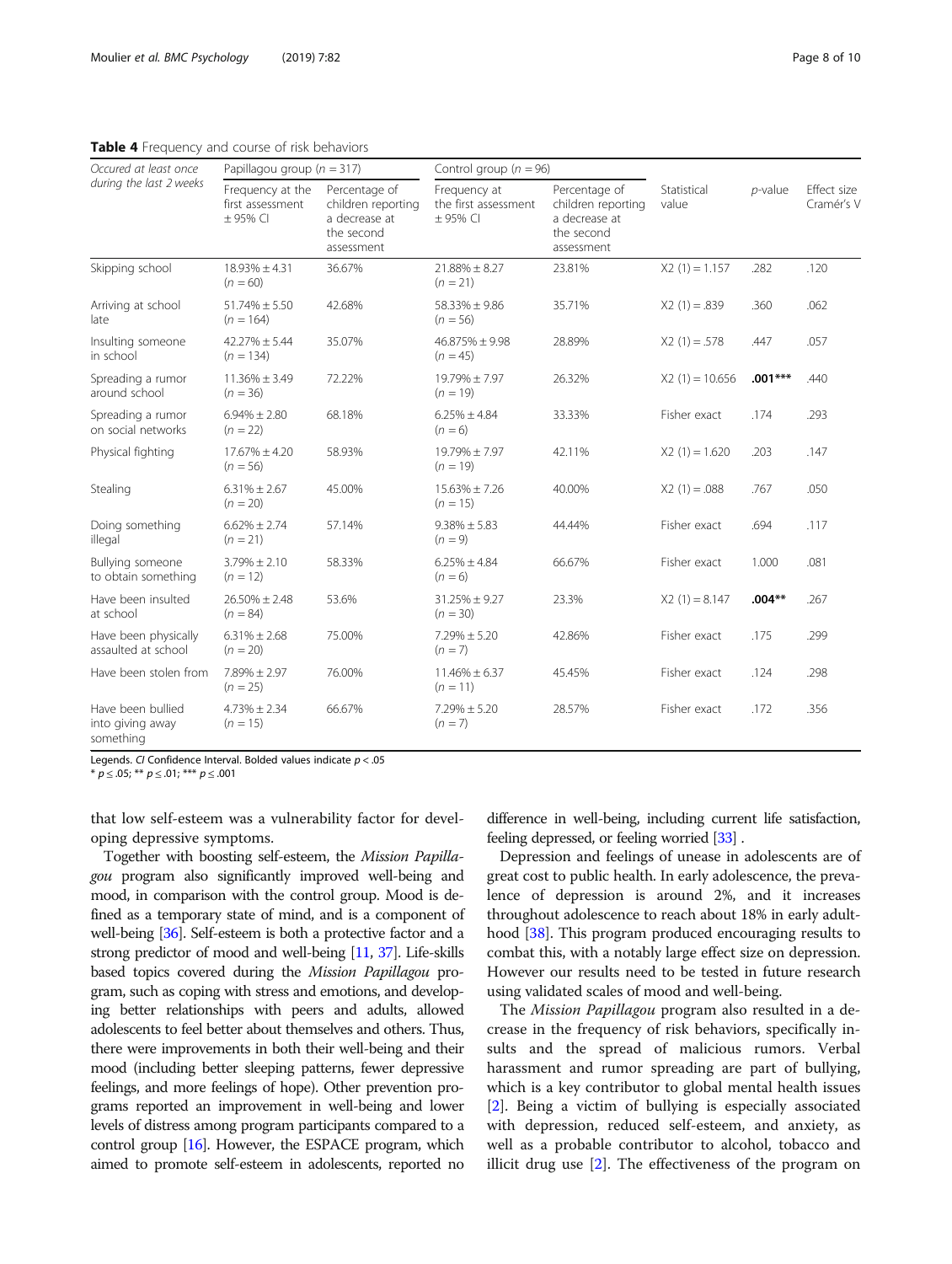decreasing verbal harassment is therefore likely to improve mood, quality of life and self-esteem among potential victims of bullying. However, the program's effect on the spread of malicious rumors should be treated with caution, because the pupils in the Papillagou group spread less rumors than those in the control group at the first assessment.

Regarding the program's effect on toxic substance consumption, the sample of consumers was not large enough to perform statistical analyses. Nevertheless, the program induced a change of opinion toward the possibility of smoking an electronic cigarette in the future.

Our results are consistent with the ESPACE study, which reported a positive impact on self-esteem and psychosocial skills among pupils who took part in the program compared to a control group, but no difference regarding their consumption of toxic substances [\[33](#page-9-0)]. This latter finding can be explained by the early age (around 15 years old) of the participants, an age at which regular use of toxic substances affects only a limited number of young people.

Compared to other prevention programs, Mission Papillagou has the advantage of being shorter (thus it is easier to incorporate into the school curriculum), and less specialized (i.e. it does not focus on a single disorder). It addresses several issues by adapting to the specific problems encountered by the class. Finally, it is important to note that the Mission Papillagou program did not have any negative effects on participants.

However our outcomes should be treated with caution because the effect sizes were mostly small (self-esteem, well-being, frequency of insults) or medium ("feeling hopelessness about the future", "waking up at night", rumor-spreading and smoking an electronic cigarette in the future), except for the depressive feeling variable, which had a large effect size. This positive effect on mood may be explained by its lower inertia compared to more complex psychological concept, as self-esteem and well-being. The latter might require more time to show a larger fluctuation. The current study has some limitations. First, as mentioned above, there was a low proportion of toxic substance users among participants. This prevented any conclusion being drawn regarding the effect of the program on participants' current toxic substance consumption. A study on a larger number of subjects would have made it possible. Secondly, regarding experimental design, schools were not randomly assigned in the Papillagou group or the control group for practical and organizational reasons, which could constitute a bias. Nevertheless, the schools that took part in this study had very similar socio-economic profiles. Moreover, participants and informants were not blind to study conditions. Thirdly, the scale used to assess wellbeing was not validated. A validated scale would have

ensured greater reliability, and comparison with other studies. To our knowledge, there has never been a validated French-language scale to assess well-being in adolescents. Fourthly, days separating the two assessments were slightly different according to classrooms (depending on school holidays and availability schedule). In future studies, it would be better to control this factor more strictly.

Finally, the effect of the program was only assessed in the short term. It would be more valuable to assess the impact of the Mission Papillagou program over a longer period, such as 1 or 2 years. This project is currently under consideration, but it requires conducting a study with a larger cohort of children, because of high risk of lost to follow-up (move, change of school, school exclusion...).

### Conclusion

This study confirms the probable benefits of implementing risk prevention programs that promote life skills. Besides reducing risk behaviors, the Mission Papillagou program has a generally positive effect on young adolescents, especially on self-esteem, well-being and mood. The implementation of this type of program in schools should therefore be encouraged.

#### Acknowledgments

Thanks to Owen Thomas and Richard Haycraft for proofreading, and Clémence Isaac for her help designing Fig. [1](#page-2-0).

#### Authors' contributions

All authors read and approved the final manuscript. VM, FT, ZB, YB, PAG, EM and DJ contributed to the conception and design of the study. ZK, ZB, YB, NZ and EM participated especially in the creation and implementation of the Papillagou Program. ZK, ZB, YB, NZ and AO made substantial contributions to the acquisition of data. VM, HG, FT, ZK, ZB, YB, PAG, EM and DJ interpreted the results. VM, HG and FT were the major contributors to data analysis and writing the manuscript.

#### Funding

The Agence Régionale de Santé (ARS, Délégation Départementale de Seine-Saint-Denis) and the Mission Métropolitaine de Prévention des Conduites à Risque (MMPCR) financed this study.

#### Availability of data and materials

The datasets used and analyzed during the current study are available from the corresponding author upon request.

#### Ethics approval and consent to participate

The protocol complies with the ethical standards of the 1964 Helsinki declaration and its later amendments, and followed good clinical practice guidelines. This pilot study took place from November 2015 to June 2016, before the Jarde law (2016–1537, 11/17/2016) came into effect. Because this research was not biomedical, not interventional, and focused on an existing middle-school program, formal ethical approval was not required for this type of study, in agreement with Article 88 of Public Health Law (2004–806, 8/9/2004): for reference, see <https://www.legifrance.gouv.fr>. The research protocol was reviewed and approved by each school principal. Parents and children received clear, accurate and detailed information about the protocol, and gave written consent to participate.

#### Consent for publication

Not applicable.